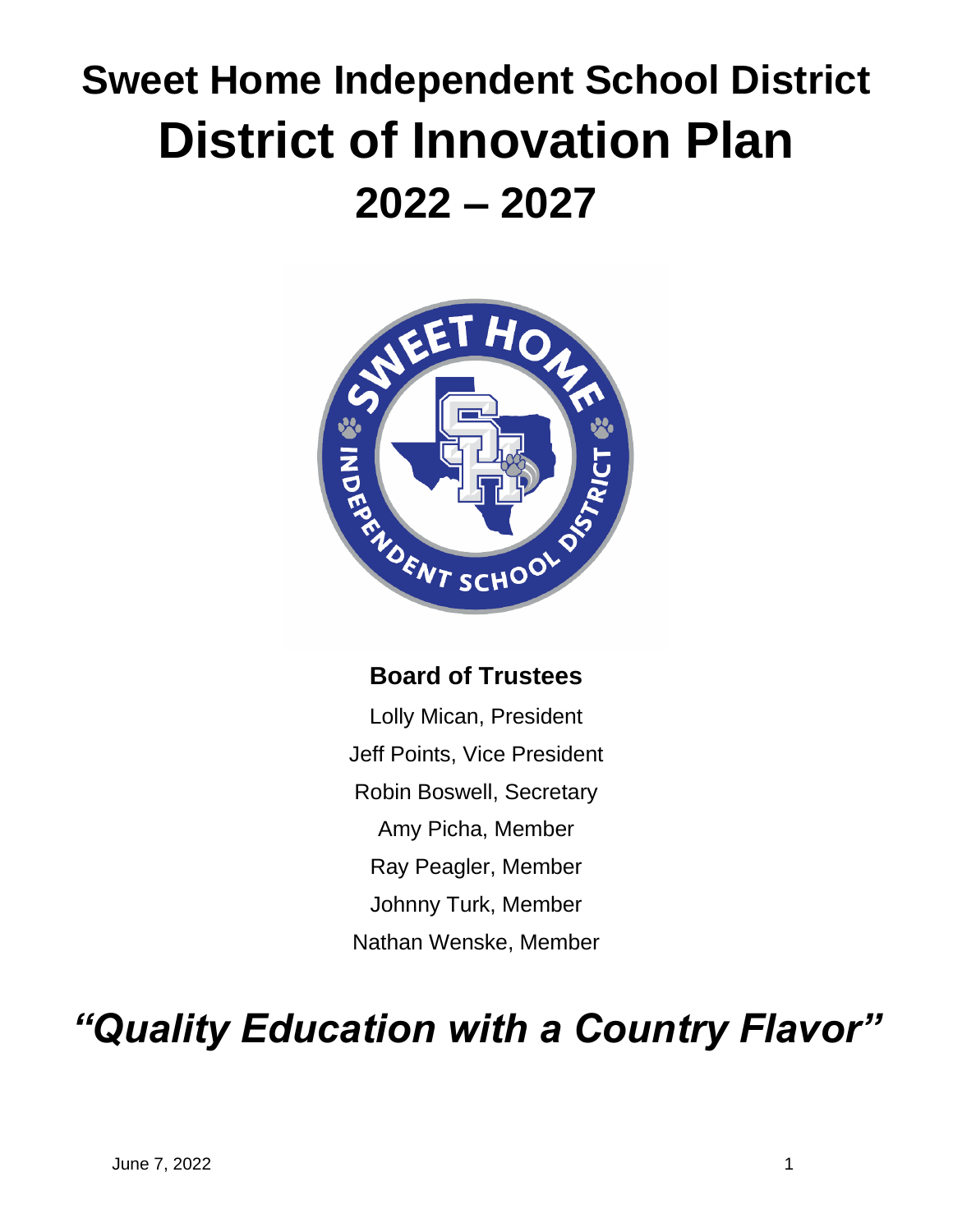## **What is a District of Innovation?**

House Bill 1842 was passed by the 84th Texas Legislature in the spring of 2015. This bill allows public school districts to be designated as Districts of Innovation and obtain exemptions from certain provisions of the Texas Education Code. This designation will provide for more local control at the district level, providing the opportunity for Sweet Home ISD to better serve our community and focus on the unique needs of each student. To access these flexibilities, a school district must adopt an innovation plan, as set forth in Texas Education Code Chapter 12A.

Districts of Innovation may be exempted from a number of state statutes and will have:

- Greater local control as the decision makers over the educational and instructional model for students
- Increased freedom and flexibility, with accountability, relative to state mandates that govern educational programming; and
- Empowerment to innovate and think differently.

Districts are not exempt from statutes including curriculum and graduation requirements as well as academic and financial accountability. Sweet Home ISD believes this is a great opportunity for our local district to establish plans based on the unique needs of our students and community.

## **Term**

The term of the plan is for five years, June 2022 and ending March 2027, unless terminated or amended earlier by the Board of Trustees in accordance with the law. If, within the term of this Plan, other areas of operations are to be considered for flexibility as part of HB 1842, an amendment to the Plan will be presented to the Board for adoption.

| January 24, 2022 | Initial meeting with faculty and staff to discuss District of Innovation                                                           |
|------------------|------------------------------------------------------------------------------------------------------------------------------------|
| March11, 2022    | Board approves a resolution to initiate the renewal process of<br>designation of a District of Innovation                          |
| April 18, 2022   | Board Notifies the Commissioner of Intent to Renew the Plan, Draft of<br>Plan is Posted for Public Comment on Website for 30 days. |
| May 18, 2022     | District Level Committee Holds Public Hearing and Votes on<br><b>Innovation Plan</b>                                               |
| June 13, 2022    | Board Adopts the Plan with 2/3 Vote, Notifies the Commissioner of<br>Adoption, and Posts Final Plan to the District Website        |

## **District of Innovation Timeline**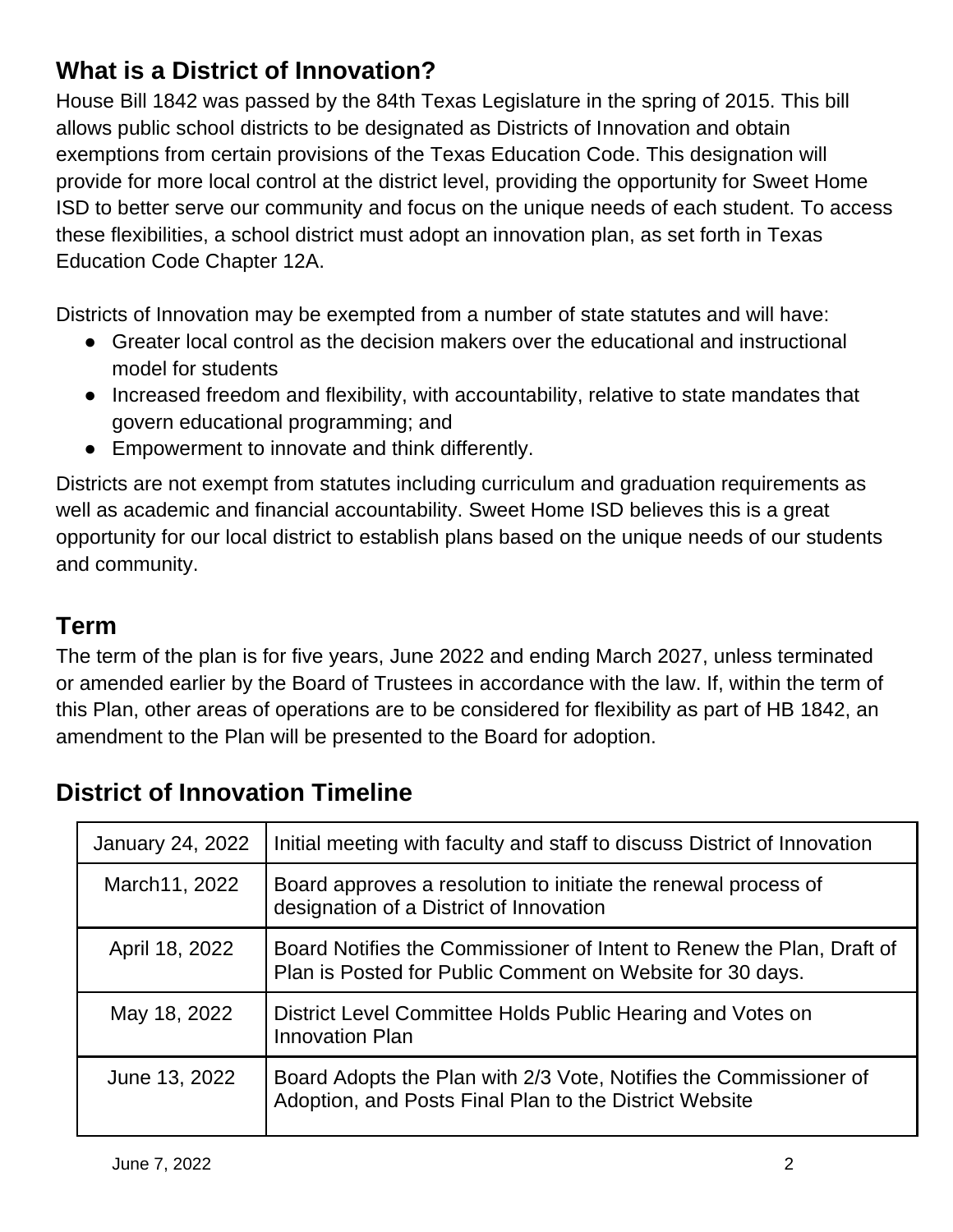## **Sweet Home ISD Comprehensive Educational Program**

The district's educational program follows all provisions of the Texas Essential Knowledge and Skills and all mandates as required expanded upon pursuant to and as written into the SHISD Improvement Plan.

#### **Innovation Committee Members**

Michelle Turek, Interim Superintendent Kim Shannon, Elementary Teacher Tammy Steinmann, Elementary Teacher Jenny Pohler, Special Education Coordinator Shara Steffek, Junior High Teacher Tracey Jaquez, Paraprofessional Mindy De La Rosa, Elementary Parent Anna Jacobs, Junior High Parent

## **Local Innovation Plan Components**

#### **1. First Day of School Instruction (School Calendar)**

**Education Code:** 25.0811; 25.0812 **Policy:** EB Legal

#### **Requirement:**

Students may not begin school before the 4th Monday of August nor may the school year end before May 15. In the past, districts could apply for a waiver to start the school calendar earlier in August to meet the needs of the local community. The Texas Legislature removed the waiver process and as a result, all districts were required to begin school on the 4th Monday with no exceptions.

#### **Approved Flexibility:**

SHISD seeks exemption from this statute. Beginning school prior to the 4th Monday enables the district flexibility in beginning and meeting the needs of our students and staff. Benefits of this flexibility include:

- Increased local control of the instructional calendar to be more responsive to the needs of students, teachers, and the community.
- Enhanced responsiveness to bad weather or disaster needs.
- Equitable distribution of days in a grading period.
- Increased flexibility in scheduling professional development.
- Adequate time for summer school programming.
- Increased instructional time before state-mandated testing.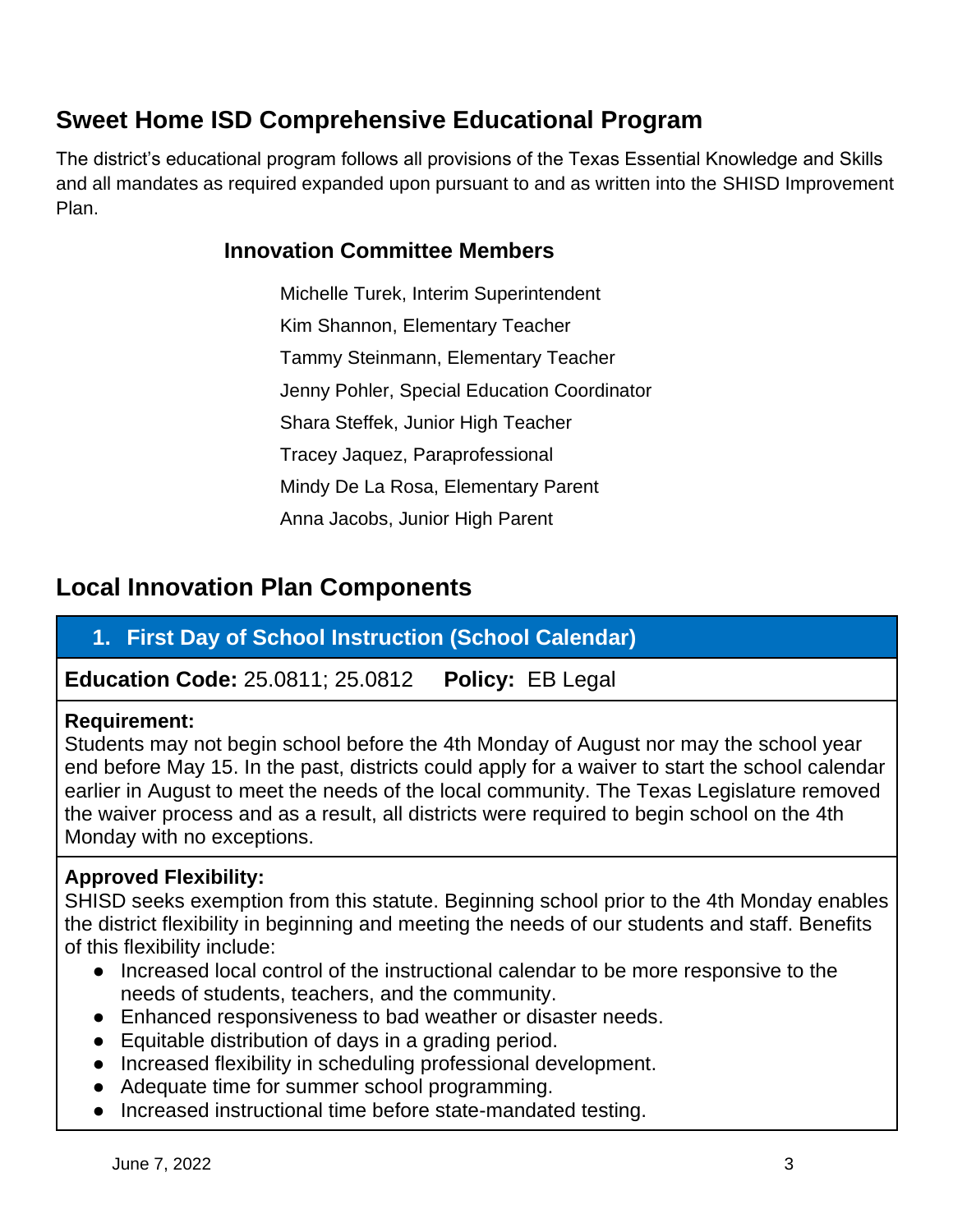#### **2. Minimum Minutes of Instruction and length of School Day**

**Education Code:** TEC 25.081 & TEC 25.082 **Policy:** EC Legal & EB Legal

#### **Requirement:**

House Bill 2610, passed by the 84<sup>th</sup> Texas Legislature, amended Texas Education Code TEC 25.081 by striking language requiring 180 days of instruction and replacing this language with language requiring the district to provide at least 75,600 minutes of instruction (including intermission and recess) each school year. Additionally, TEC 25.082(a) requires that a school day be at least seven hours each day, including intermissions and recesses.

#### **Approved Flexibility:**

Exemption from the seven-hour school day requirement would allow SHISD the flexibility to alter the school day schedule whenever it was locally determined as beneficial to the district and its stakeholders. While there is an existing waiver process available to request exemption from this requirement, the waiver is limited to a six-day maximum per school year.

SHISD does not intend to shorten the school day without specific purpose. To the greatest extent possible, "early release" days will be planned ahead of time and noted in the district calendar which is approved by the Board of Trustees and published and distributed to stakeholders in advance of the school year.

## **3. Teacher Contract Days**

**Education Code:** TEC 21.401 **Policy:** DCB Legal & DCB Local

#### **Requirement:**

Texas Education Code 21.401 currently requires a contract between the district and an educator to be for a minimum 10 months. Additionally, an educator employed under a 10 month contract must provide a minimum of 187 days of service.

#### **Approved Flexibility:**

This proposal will allow the district to reduce the contract of a teacher by two to five days. Depending on the adopted calendar and number of instructional days, teachers may be on a contract anywhere from 182 to 185 days. This is an attempt to provide flexibility to better align teacher service days to instructional days.

- $\triangleright$  This proposal will increase the daily rate the pays teachers.
- $\triangleright$  This proposal should enhance teacher recruitment.
- $\triangleright$  This proposal will significantly improve teacher morale.
- ➢ This proposal could give teachers more opportunities during the year to seek out beneficial staff development that relates to their field.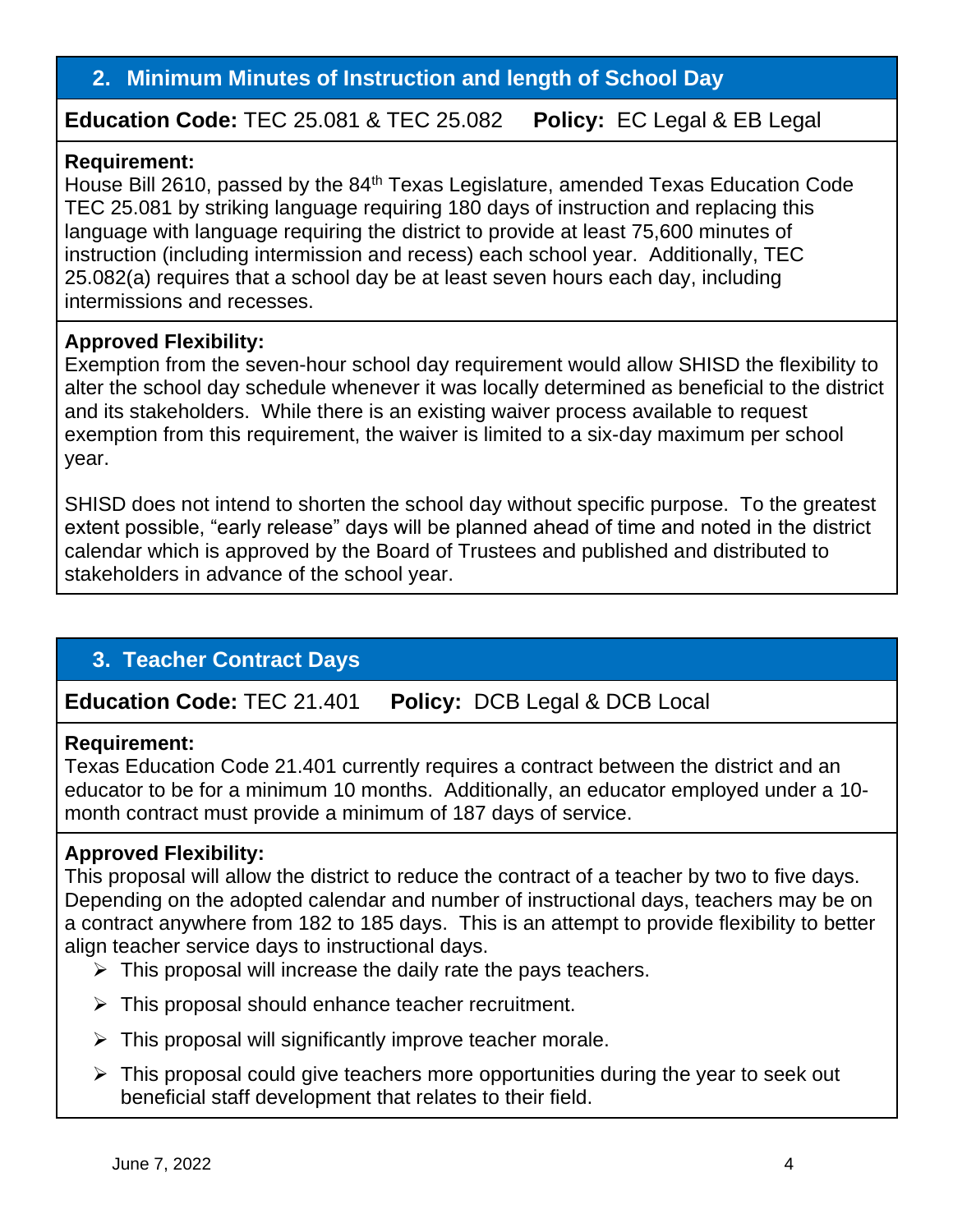#### **4. Teacher Certification**

#### **Education Code:** TEC 21.003 **Policy:** DK Legal, DK Local & DK Exhibit

#### **Requirement:**

In the event a district cannot locate a certified teacher for a position, or a teacher is teaching a subject outside of their certification, the district must submit a request to the Texas Education Agency and provide notification to parents of each student assigned to a classroom taught by the non-certified teacher. There is a lot of bureaucracy and unnecessary paperwork in this process.

#### **Approved Flexibility:**

SHISD is committed to placing great teachers in the classroom to meet the needs of all scholars. To best serve SHISD students, decisions on certification requirements will be managed locally. This exemption will also afford the district the flexibility to hire professionals in certain trades or vocations to teach the crafts of those trades or vocations.

Please note that special education and bilingual/ESL teachers must continue to be SBEC certified.

#### **5. District and Campus Level Planning Requirement**

**Education Code:** 11.1511(b)(5);11.251-253;11.255 **Policy:** BQA, BQB

#### **Requirement:**

Currently, TEC requires District/campus-level planning and decision-making committees to include representative professional staff, including, if practicable, at least one representative with the primary responsibility for educating students with disabilities, parents of students enrolled in the district, business representatives, and community members. The committees shall include a business representative without regard to whether the representative resides in the district or whether the business the person represents is located in the district. Community members must reside in the district and must be at least 18 years of age. A parent who is an employee of the district is not considered a parent representative on the committee. A parent is not considered a representative of community members on the committee.

#### **Approved Flexibility:**

The district will continue efforts to ensure that all required stakeholders are represented. Due to the size of the community, it is often a challenging task to secure appropriate representation on all committees. The required committee membership limits the degree of parent involvement in the decision-making process. The limited number of professional staff-members available to serve makes it unnecessary to nominate and elect members. Flexibility will allow the district/campus to establish membership that ensures the most effective decisions are made.